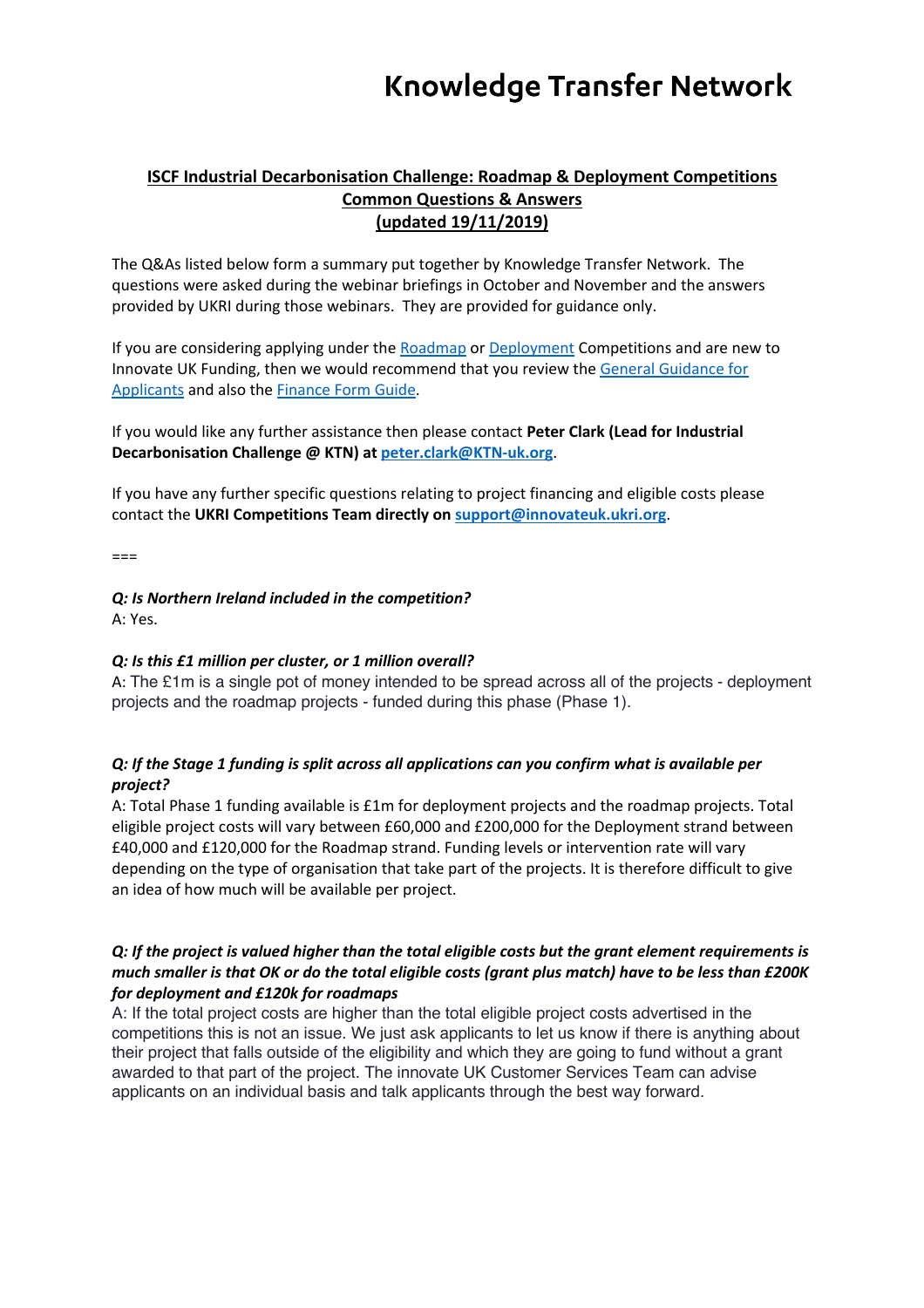#### *Q: For deployment projects does it matter at this stage who is 'signed up' in the collaboration. i.e. does a business have to have, for example a university, or can it be multiple businesses etc?*

A: This phase (Phase 1) is about helping clusters to establish what the right structure would be for bidding into Phase 2. The more information applicants can give about the structure of the collaboration in this phase the better proposal and the higher likelihood of being able to deliver in Phase 2. However, if you need to change the organisations that will be built into the next phase, it will be allowed and we certainly expect to see that, for the large-scale projects, the number of partners in those projects would be increased quite significantly.

## *Q: You have allocated £132m for deployment but we know that, for instance, what is needed for CCS to come online will be very expensive. Can you please clarify if you are proposing net zero C without CCS?*

A: £132m is the amount coming from the government to fund this cluster activity. It is expected that the clusters will more than match fund that element as we move into the next stage. The expectation is that the total investment will be around £450m. It is a significant amount of money but we recognise that this is not enough to decarbonise a cluster. It is the case that everyone recognises that this is kickstarting further investment and it is not taking the place of further investment.

## *Q: If a cluster chooses to bid for both Activity 1 and Activity 2 funding streams; do both bids need to come from the same lead, or could they come from different players in that cluster?*

A: In this case the bids do not have to come from the same lead partner organisation. They can come from any entity in that cluster subject to the rules of the competition.

## *Q: What are the expectations for Phase 2 in terms of match funding?*

A: The expectations for the deployment strand is that we would be hoping to secure more match funding than the grant element. We would be expecting perhaps a two to one ratio match funding to grant but that is not set down on a piece of paper yet. It is the aspiration that industry will wish to get involved in the development of these clusters and contribute financially.

### *Q: Are multiple projects expected to be progressed into Phase 2 from Phase 1 or will it just be one project taken through to Phase 2?*

A: In terms of the number of projects that get taken into stage two there has been no decision made yet.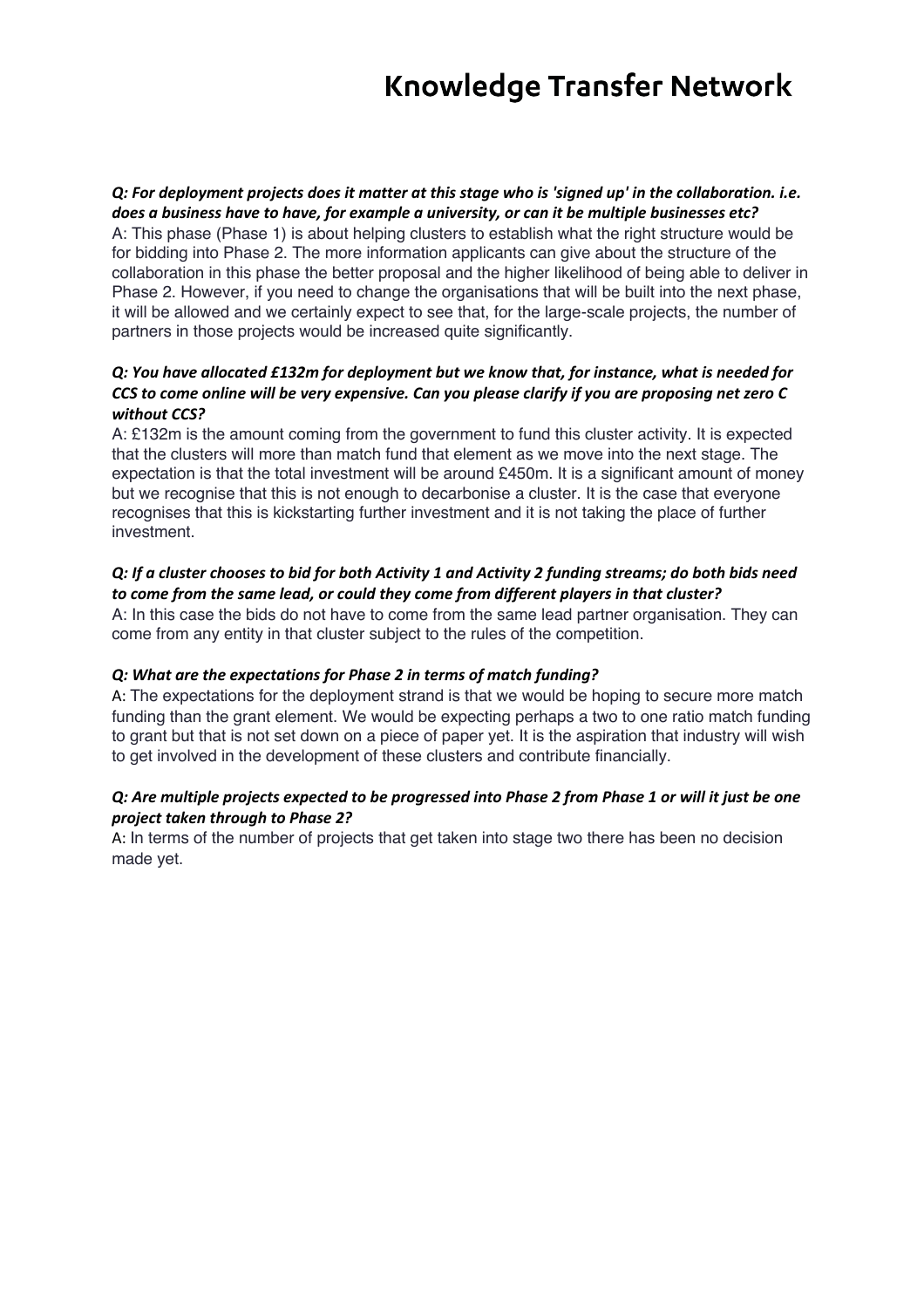*Q: Can we participate joined up with the winning Research and Innovation Centre organisations in this call - or will timeline of award allow for that in Phase 2, (if they are not a partner in Phase 1?)* A: In terms of how the deployment and roadmap activities might interlink with the Research and Innovation Centre we are intending that the Research and Innovation Centre will be established around the time that the Phase 2 projects will be kicking off so that they can all work together. The idea is that the Research and Innovation Centre plan is intended to reflect what the clusters would like to see happen. The Centre Champion is expected to be in post in January 2020 and will be putting together their plan to develop the Centre over a six-month period which aligns with the timescales of Phase 1 for both the deployment and roadmaps stands.

We would like to emphasise that there is no plan to have a physical centre. It is a virtual Research and Innovation Centre which is intended to be supporting all the clusters and UK activities. It will not be focused in one place and is not an entity that you could link with in the same way that you would link with a university, but we would expect that you would link with academics who will be involved in taking the develop of the Centre forward.

### *Q: You said that "at least one" cluster needs to make progress by 2030, yet "only one" cluster will be Net Zero by 2040. Does this mean just one winner all the way through, or 90% decarbonisation in 5 clusters and 100% in one cluster?*

A: In relation to the Industrial Decarbonisation Challenge, we have funding to March 2024 so we are obviously not going to achieve net zero in any of our clusters by then. It is up to the clusters, who are bidding for deployment funds, to tell us what their aspirations are. It is not mandatory that they all develop a plan which would help them to achieve net zero by 2040. We are working within the framework of the Industrial Clusters Mission.

#### *Q: Can a single-sector cluster in one region be eligible?*

A: The clusters are referenced in the Industrial Clusters Mission. They are intended to be regions which have a diversity of industries in them. They are intended to be able to rely on the development of significant new infrastructure for their decarbonisation plan and it's not planned to fund a single sector.

There are other funds that are targeting decarbonisation of specific sectors that are either live now will be coming live quite soon.

### *Q: Can you clarify that Deployment and Roadmaps are separate stand-alone strands and that it is not necessary to have completed a Roadmap before bidding for Deployment?*

A: No, it is not necessary to have completed a roadmap before bidding for deployment. They are stand-alone strands. The Deployment strand is about specific plans for something that is going to be done between now and 2024 and the Roadmap strand is really about the wider context of what needs to be developed in a region to make best use of the infrastructure that is going to be put in place soon.

### *Q: Will a Roadmap project be supported if not aligned to a successful Deployment project or can a Roadmap support all Deployment projects?*

A: We want the roadmaps to focus on a specific industrial cluster. We are not trying to look at the whole of the UK industrial decarbonisation. It is not necessary for a deployment project to be successful for the roadmap to get funding.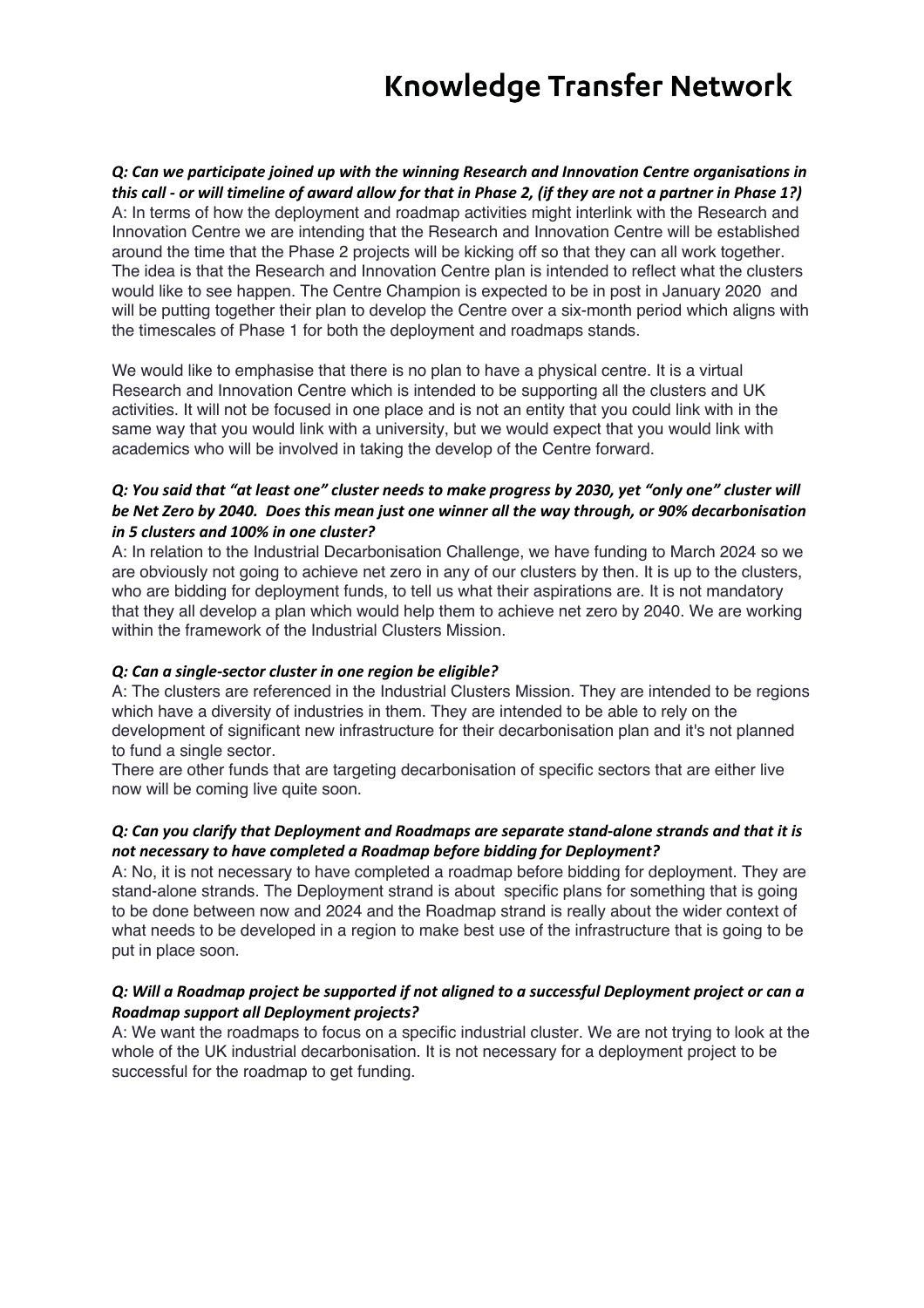#### *Q: The terminology 'industrial clusters' is used. How will decarbonising other sectors such as power, heat, transportation be regarded in this competition (in addition to industry)?*

A: With this competition we do not intend to be looking at decarbonising the whole of the UK, nor all sectors.

#### *Q: Having seen the timeline, do you have a longer schedule of milestones for the next 12 months and beyond?*

A: We are expecting Phase 2 to be launched before the end of Phase 1 but we cannot be more specific for now.

### *Q: The timeline is very short for potential collaborators to develop a shared vision for a major project. Can these be extended?*

A: We recognize the timelines are quite short. The reason for that is that there is lot to be delivered before the time the programme finishes in 2024. Starting the second Phase of the programme as early as possible is crucial so that industrial clusters can work towards developing meaningful infrastructure that is a really important thing at this point.

For very early stage clusters that are basically at pre-cluster stage this programme may not be suitable. For existing clusters, there would be enough time for people to be developing their ideas in Phase 1 and develop a plan for Phase 2.

## *Q: Phase 1 is deemed to be 3-4 months - is it possible to deliver more quickly on this and embark on Phase 2 earlier, or will all Phase 2 applications be assessed on the same timescales? Can you advise timescale for Phase 2 applications?*

A: We would like the projects to be delivered quickly so we are not mandating that it has to be four months. Innovate UK competitions tend to work in quarters but if you finish the work earlier, for example in two or three months, this is fine. We have to have a process which is fair to the organisations that participate in the first phase, so we would like everybody to either meet the timescales we set in the competition document for Phase 1 or deliver a little bit earlier.

It is intended that the launch Phase 2 competitions will be before the end of Phase 1, but the date is not yet set. We would like to emphasize, though, that we are trying to design the next stage competition in part through the discussions that take place around the first phase.

## *Q: Would you fund multiple projects (in a single strand) on a single 'cluster'?*

A: We would expect people to get their plans together for one cluster. If they felt that multiple projects within the cluster would be the right thing to propose we would be open to talking about that but there may be less value in such an approach for this phase.

If you would like some help in connecting with other parts of your cluster, you can contact the Knowledge Transfer Network by emailing Peter.Clark@ktn-uk.org.

## *Q: Would you fund projects in a cluster that is not one of the 6 specific clusters identified in the Industrial Strategy?*

A: If a cluster is not in the places that we are currently considering there are other sources of funding becoming available which will be much more suited.

We have those defined cluster regions from the Industrial Clusters Mission and the maps that they have produced. We are not expecting other clusters to emerge at this point.

And we are not looking at a general decarbonisation of the UK. We are looking at decarbonising a specific region and there is lots of backup work to justify why those regions have particular value to progressing industrial decarbonisation in the UK.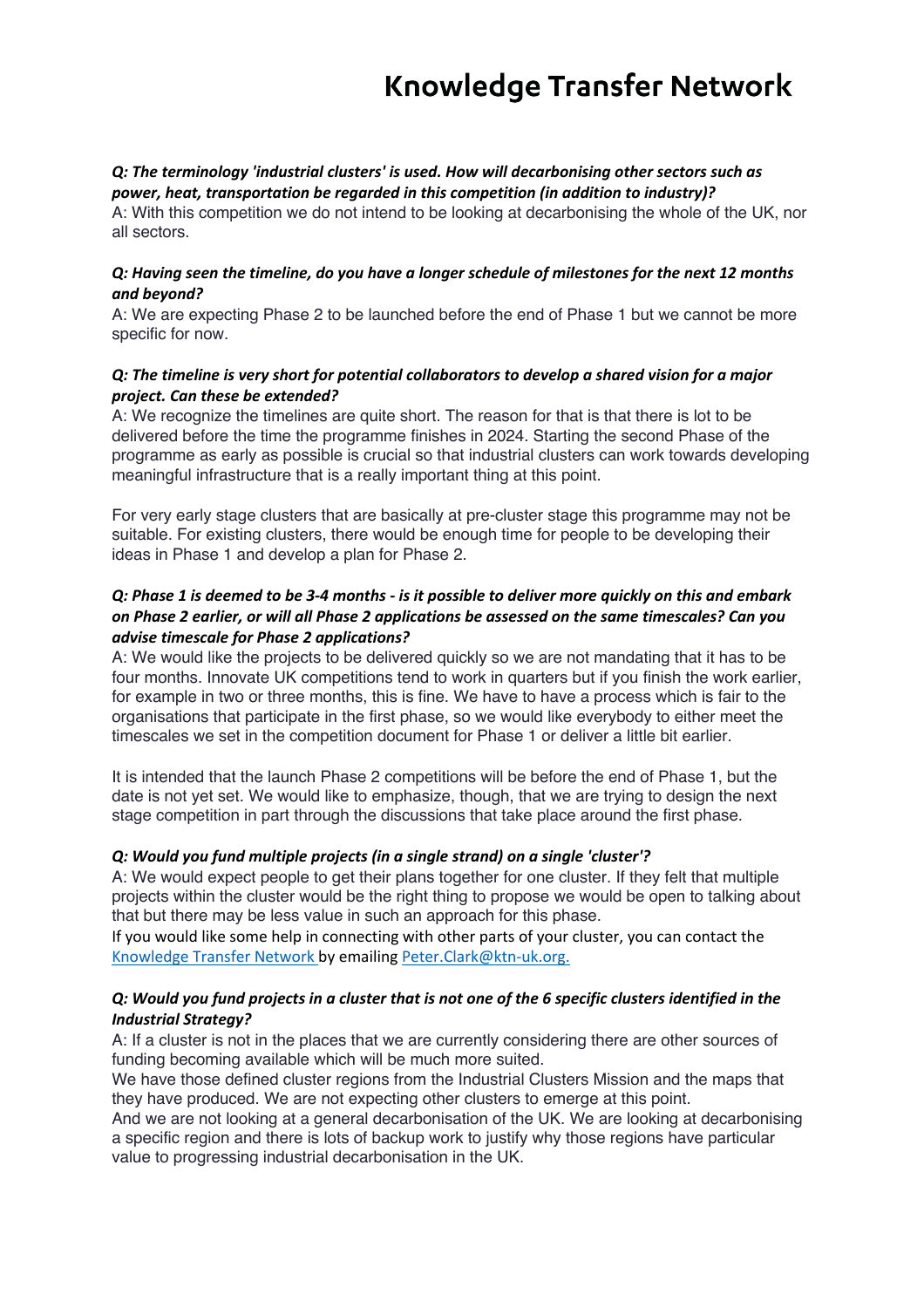#### *Q: What are the rules concerning collaboration with EU/EEA based partners?*

A: The standard rules are that Innovate UK funding is for UK organisations. However, we recognize the value of working with partners from other countries so you can have partner organisations but they will not receive any funding if they are outside of the UK. Regarding subcontractors you would need a very good reason for them not being based in the UK.

### *Q: In competition phase 1 (roadmaps) how much ambition does BEIS actually want? Having attempted other multiple phase competition, Phase 1 winners with less ambition are taken forward. More ambition is considered too risky?*

A: One of the things we have really emphasized in what we're looking for in this competition is your risk identification and your risk mitigation plan. We are not looking for guaranteed deliverable roadmaps. What we are looking for is that you have a roadmap that you believe is feasible and if things go a bit off track you have thought about what we are going to do to get on track. So please do not limit the ambition in the expectation that this might be more likely to attract funding. We are looking for things that we have confidence could be deliverable but please do not think that just putting in something very ordinary is necessarily going to be a winning idea because, risk, risk recognition and risk mitigation are a really important part of this work.

#### *Q: How will supporting energy policy and strategy be developed alongside this competition?*

A: It is our responsibility to provide the support and evidence into government to develop the policies and strategies to support industrial decarbonisation.

### *Q: Do you have a sense of timescale from bid to award and then disbursement of funding under Phase 2?*

A: We are not able to confirm that yet but we expect that we are not going to have a very extended timescale between the end of Phase 1 and the start of Phase 2.

#### *Q: Scope of phase 1: Could you confirm that the grant is conditional on match funding only and that we are required to identify where and how the balance of our funding is sourced?* A: Yes, this is correct.

*Q: This is Industrial Decarbonisation and not Energy sector decarbonisation, is that correct?* A: Yes, that is correct.

#### *Q: Can roadmap projects be aligned to proposals for infrastructure development in successful City Deals?*

A: There is no reason why not, provided successful city deals relate to the regions for which we are trying to develop the roadmap.

### *Q: Can you clarify that Phase 1 of the deployment stage is to build a solid programme to finish in 2024 yet the start date for Phase 2 is not currently available?*

A: We are trying to kick off Phase 2 projects as early as possible in 2020 so there is not going to be a long gap between the end date of Phase 1 and the start of Phase 2. Because we are going to engage with the successful projects in Phase 1 to see what can be delivered we may start Phase 2 little bit earlier but we are not yet able to provide dates.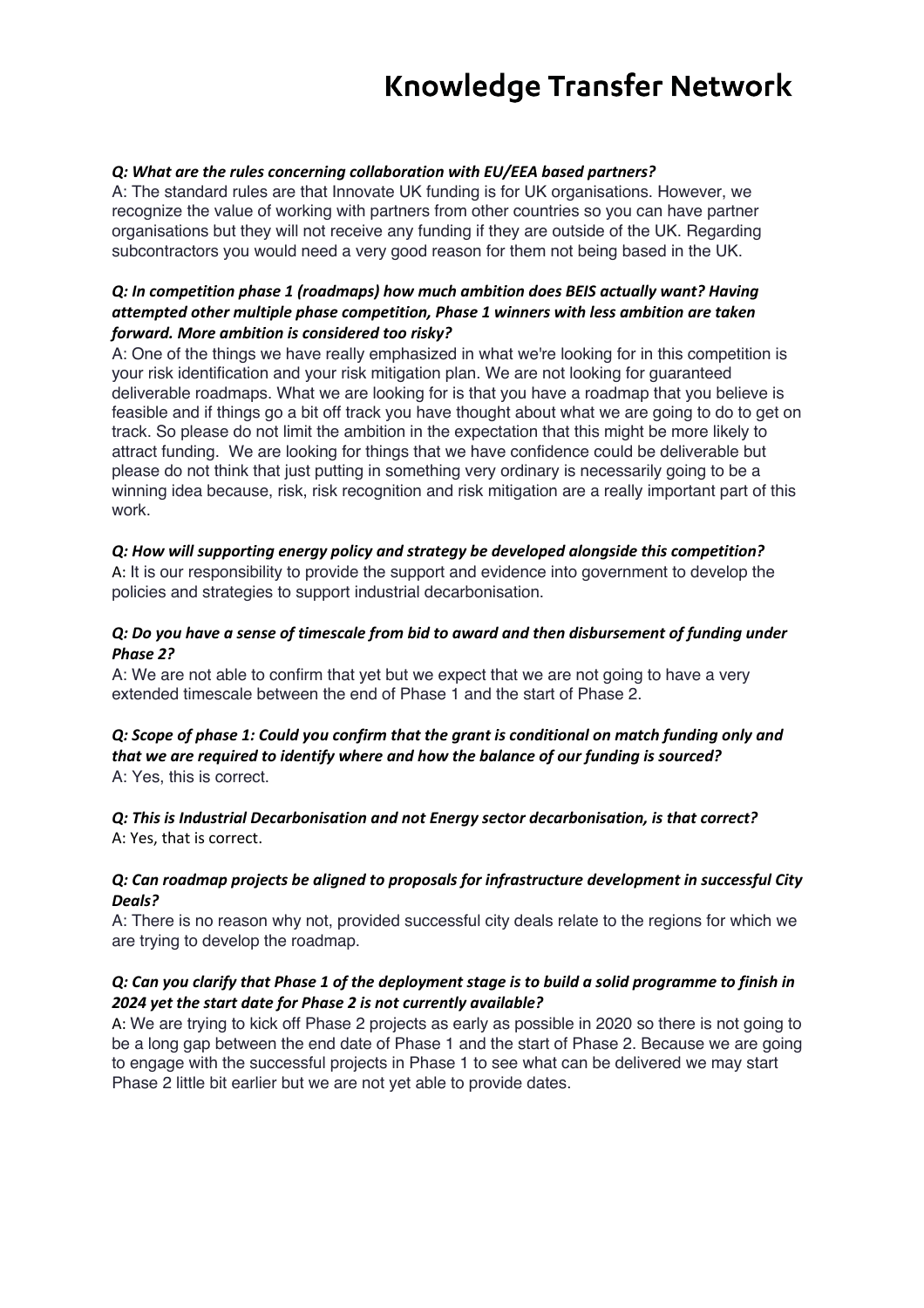### *Q: Who is the contact at the Knowledge Transfer Network (KTN) to help engage service providers with cluster needs?*

A: There are a few people at the Knowledge Transfer Network (KTN) who can help but please contact KTN by emailing Peter.Clark@ktn-uk.org.

## *Q: To confirm match funding to phase 2 (especially on a 2:1 basis i.e. 10s of millions) companies will need confidence that the government will likely develop the business model framework to progress to FID. What type of by-lateral public private sector partnership is being established in Phase 1 to give confidence to business to progress to Phase 2 in line with this scale of match funding commitment?*

A: Innovate UK are working extremely closely with BEIS and the Industrial Clusters Mission team. This close link ensures everything moves forward in line together, as far as is possible. Because a lot of engagement activities have taken place on this we know that it's important for policies to move at the same pace.

#### *Q: Can you confirm that invitations to collaborators have to be accepted by the invitees on IFS before you can submit the application? This seems to have been the case in previous submissions.*

A: It is definitely up to collaborators to accept and they have to know that they are being drawn into it. Every partner has to accept the invite. If you are experiencing issues it might be due to your company's firewall and should be easily sorted by your IT department.

### **Q: Does the collaboration agreement need to be submitted with the application?**

A: No. But if you're successful, it will need to be submitted during the project setup stage. If you already started working on it now then it will just help you speed up the process later, should you be successful.

## *Q: By 'signed collaboration agreement' what level of contract is expected between parties. For example, is a signed letter between all parties submitting the bid sufficient - how does Innovate UK clarify 'signed collaboration agreement' in the appraisal process?*

A: At that point in the process you will have a monitoring officer assigned to your project. The monitoring officer will let you know everything that we need to see, including a signed collaboration agreement. Innovate UK will only check that you have signed it and check that every person named in the partners has signed it but we will not look into the details of the agreement.

## *Q: Can a single region receive the funds from activity 1 and also activity 2?*

A: Yes, applicants from a single region or cluster can apply for funding from both strands as they are complementary.

#### *Q: As this is a two stage process, are you expecting to fund more than one first stage proposal?*

A: Yes. This is the first phase of a 2-phase competition. Phase 2 is dependent on the success of phase 1. Only successful applicants from phase 1 will be invited to take part in phase 2. In phase 1 of both competitions you must develop a plan setting out your proposed approach to phase 2.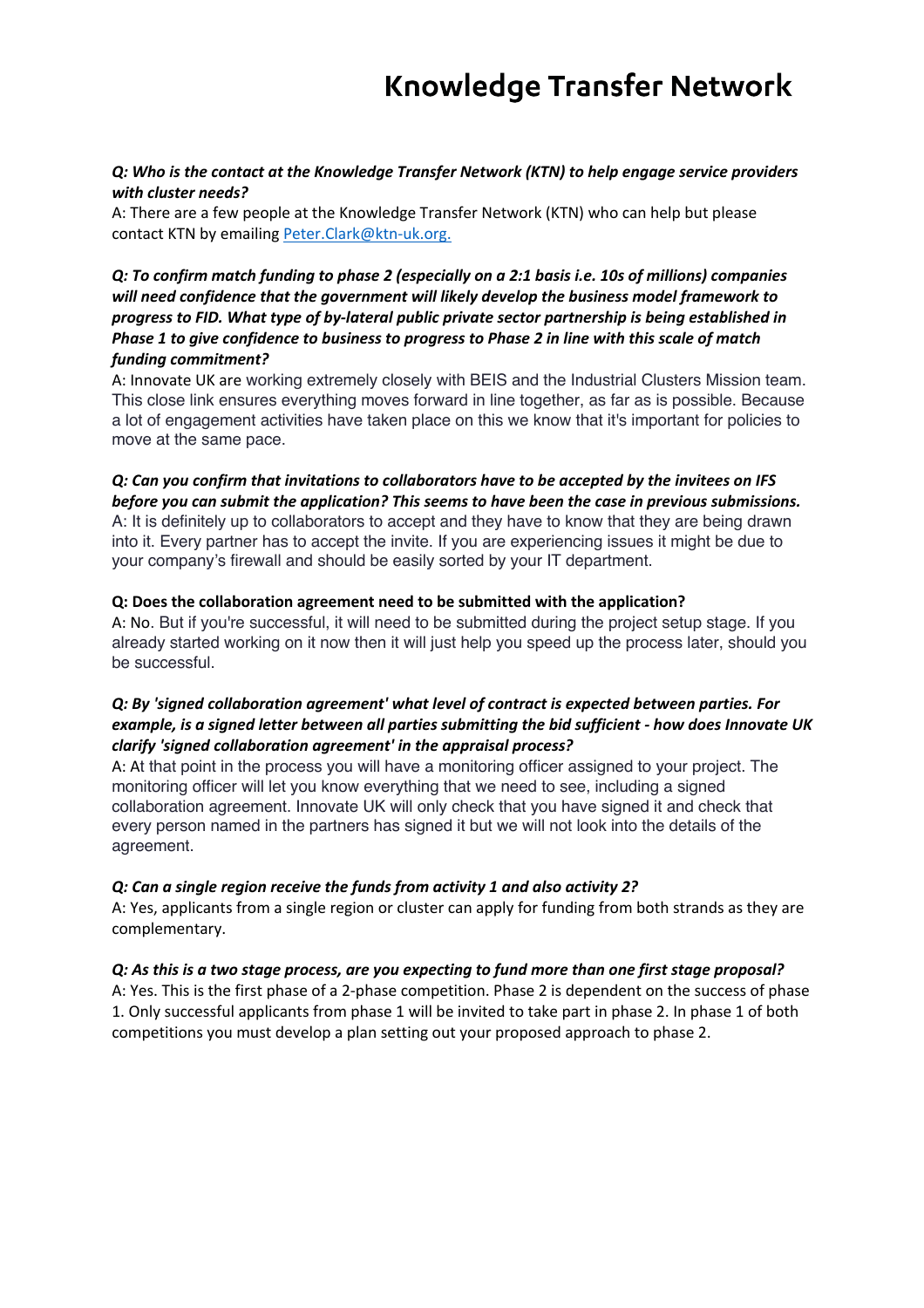## *Q: We understand this funding is for bodies outside EPSRC*

A: Yes

For projects under Strand 1 - Decarbonisation of Industrial Clusters: Deployment – project lead organisations must be a UK registered businesses (any size) and other organisations in the project team must be: UK registered businesses (any size); research organisations; public sector organisations; charities or academic Institutes.

For projects under Strand 2 - Decarbonisation of Industrial Clusters: Roadmaps – project lead organisations and other organisations in the project team can be any of the following: UK registered businesses (any size); research organisations; public sector organisations; charities or academic Institutes.

## *Q: Will there be a way to find out who is bidding so that we can contact them about being a potential partner?*

A: If you want help to find a project partner, you can contact the Knowledge Transfer Network by emailing Peter.Clark@ktn-uk.org

## *Q: What can the project size be for phase 2?*

A: This has not yet been determined.

For projects under Strand 1 - Decarbonisation of Industrial Clusters: Deployment - up to £131 million will be awarded in phase 2 and up to £8 million will be awarded to projects under Strand 2 -Decarbonisation of Industrial Clusters: Roadmaps.

## *Q: Can we resubmit an application that has been updated after receiving assessor feedback?*

A: No, we do not allow resubmissions and we consider applications updated following assessor feedback to be a resubmission.

#### *Q: What is the Industrial Decarbonisation Challenge (IDC)?*

A: As part of Wave 3 of the Industrial Strategy Challenge Fund, UKRI have allocated up to £170 million of funding to kick-start delivery of the Industrial Clusters Mission, through the "Industrial Decarbonisation Challenge".

This includes support for 3 activities:

- Up to £132m to support projects that will help to decarbonise a cluster (Demonstrator strand).
- Up to £8m for the development of cluster decarbonisation roadmaps (Roadmap strand).
- Up to £20m to establish a Sustainable Research Centre.
- The remaining £10m is programme budget.

The spend profile for this funding runs from 2019/20 to 2023/2024.

#### *Q: Will all of the funding go to one project, or be split across multiple projects?*

A: Across both activities 1 and 2 (Demonstrators and Roadmaps) UKRI are looking to fund a portfolio of projects.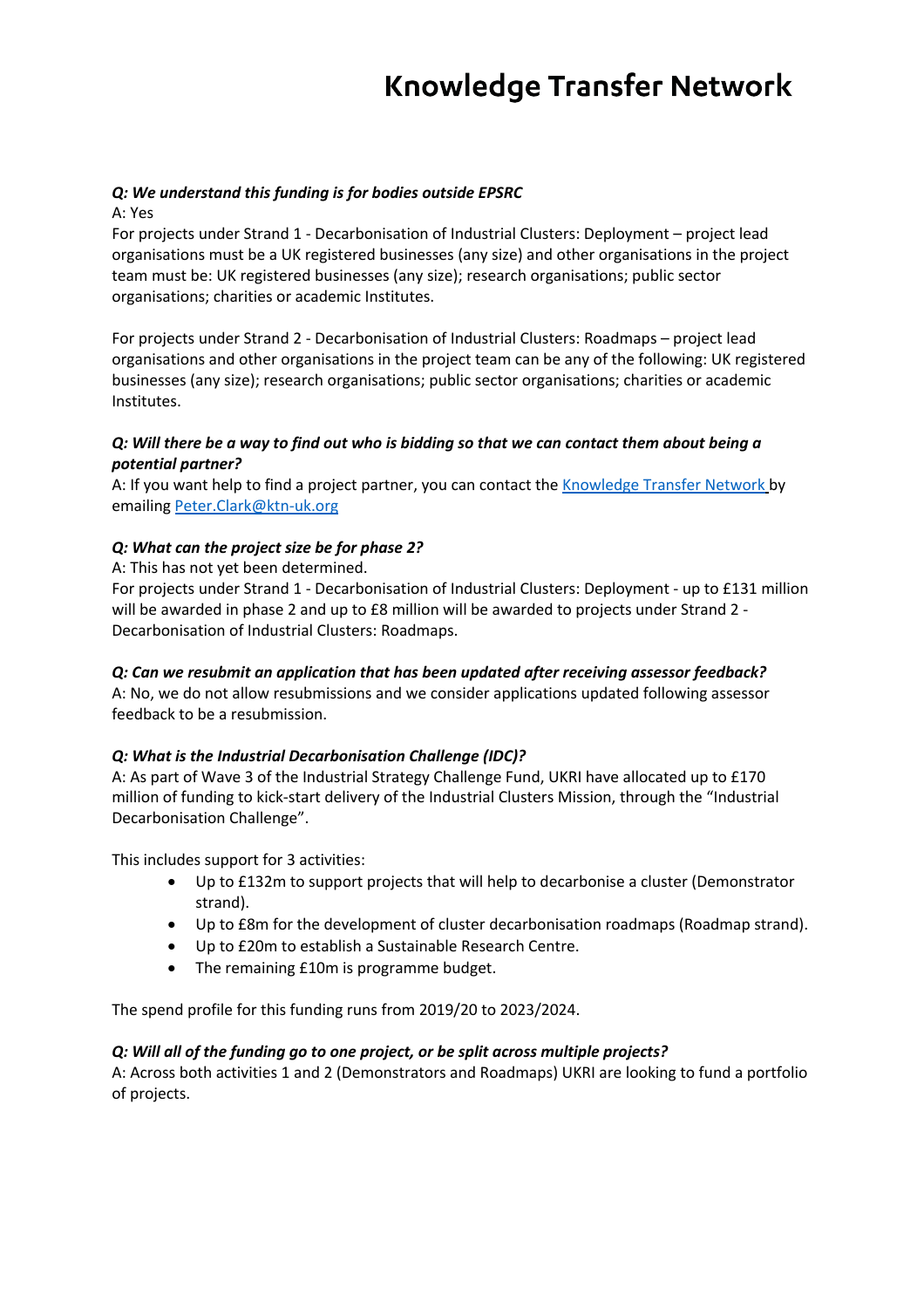## *Q: This isn't enough money to deliver the mission ambition / an entire project. Will there be further funding?*

A: We are clear that additional policies and funding beyond the IDC will be required to deliver the mission and are considering this as part of our planning.

## *Q: What is the difference between phase 1 and phase 2 of the IDC Demonstrator Activity?*

A: In Phase 1 successful bidders will work with UKRI to develop a detailed project delivery plan for a cluster decarbonisation project, which could be carried out in phase 2.

In phase 2 up to £131 million will be awarded for projects that will deliver, or support delivery of, significant emissions reductions in a UK industrial cluster by 2030, in line with the Industrial Clusters Mission.

Phase 2 is dependent on the success of phase 1, therefore only successful applicants in phase 1 will be invited to take part in phase 2.

## *Q: What activities and technologies will be supported by the IDC?*

A: The rationale for the Mission includes that clusters can be decarbonised cost-effectively through the use of shared infrastructure and economies of scale, with CCUS and low-carbon fuel production and distribution networks being examples of technologies that we are aware of which are aligned with this rationale. Whilst the IDC is technology neutral it will reflect this rationale.

For detailed questions on eligibility and scheme design please refer to the IDC Competition Brief, which can be found here, or contact UKRI, either by emailing them at support@innovate.ukri.org or by calling the competition helpline on 0300 321 4357 between 9am and 5.30pm, Monday to Friday.

### *Q: This isn't enough money to achieve Government's net-zero target for industry, will there be further funding?*

A: Alongside the IDC which has been made available to kick-start delivery of the Mission, there are a range of other Government policies and funds that can support industrial decarbonisation, including:

- £315m Industrial Energy Transformation Fund
- £250m Clean Steel Fund
- £100m Hydrogen Production Fund
- £18m Industrial Heat Recovery Scheme
- £166m through the Foundation Industries Challenge (also from the ISCF)
- £100m BEIS Energy Innovation Fund

We will continue to work with industry to understand how policy can best enable industrial decarbonisation, including in relation to whether further Government funding is required.

#### *Q: How does this link to Government's CCUS commitments?*

A**:** Policy is aligned. The IDC could support delivery of CCUS infrastructure, which would help us to deliver our CCUS commitments.

#### *Q: How does this link to your work on CCUS business models?*

A: If the IDC supports CCUS projects, then we envision that the CCUS business models that we are developing would be available to provide further support if required.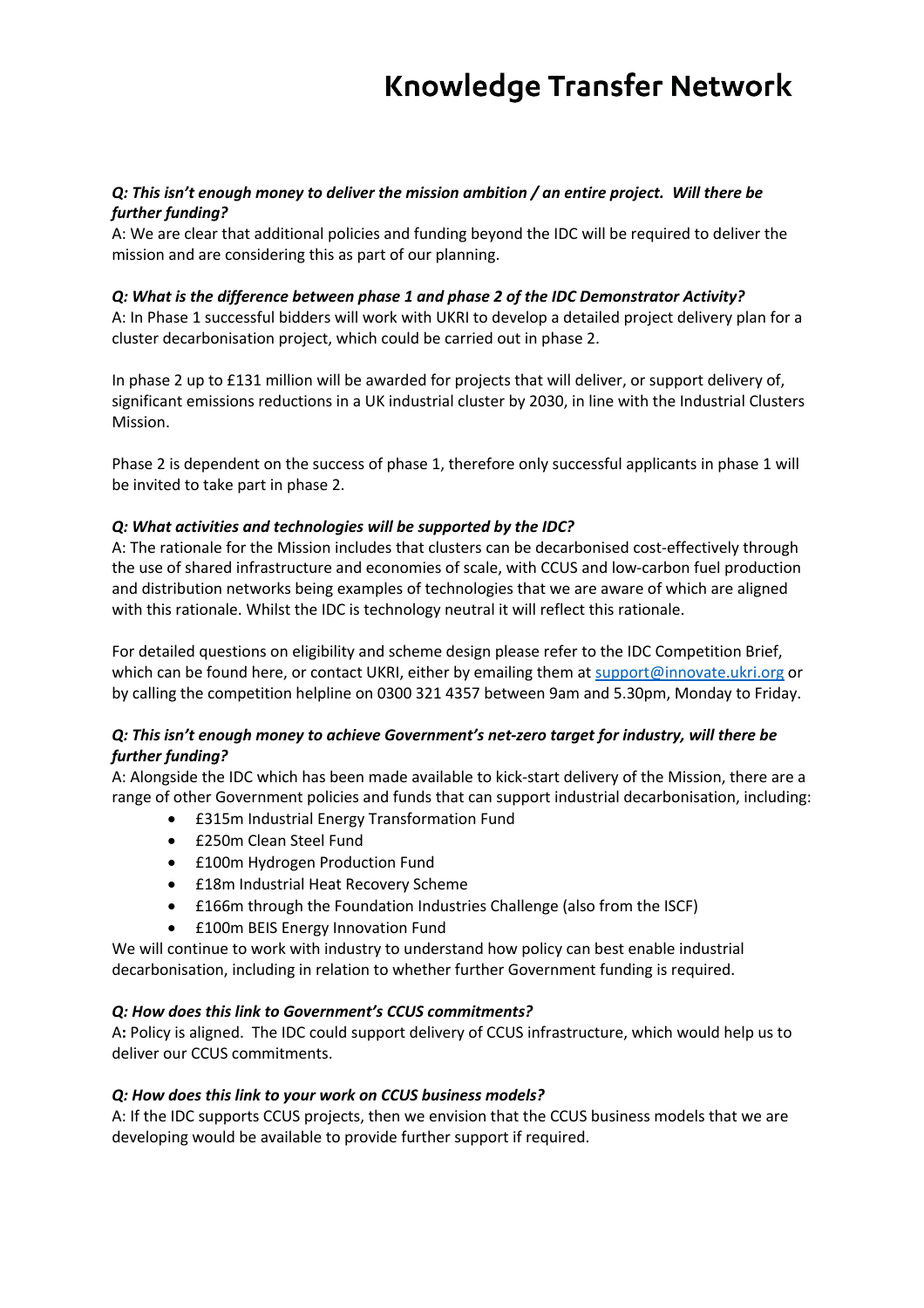## *Q: How will you decide the winners of the competition?*

A: UKRI will decide the winners of the phase 1 competition based on the bids that are submitted. This is done through a standard process of independent assessment by relevant experts.

#### *Q: Will my region get any funding?*

A: It cannot be guaranteed that a particular region will receive funding.

### *Q: Why is this only focused on clusters? Don't you care about other parts of industry?*

A: Funding through the IDC is aimed at kickstarting one or more decarbonisation projects in industrial clusters. We are aware that industrial emitters outside of clusters will also need to decarbonise to reach our net-zero ambitions and we are working to support them.

## *Q: How will all three activities (Deployment, Roadmap and Research & Innovation Centre (RIC)) within the IDC programme be linked?*

A: We see all three components as closely linked. We expect any given Deployment project to feed into a Roadmap project which will give that cluster the broader perspective on how to get to Net Zero by 2040. We expect the RIC to link to the clusters and what they need. The RIC needs to work with the clusters to help them thrive and share knowledge to get to Net Zero. We have a planned process – which includes common governance. – to ensure all components of the programme interlink.

## *Q: Are individual industrial plants that sit inside or outside of the identified clusters able to participate or are they excluded?*

A: This programme is targeted at decarbonisation within the clusters identified in the BEIS Industrial Clusters Mission. Any plants would need to part of one of these clusters to participate in this programme. There are other programmes around that will fund decarbonisation – or other similar innovation activities – at a plant level.

Clusters are not fixed. So if you are in one of the identified regions but not yet engaged in conversations on how to bid to this programme then you should see how you can get involved.

## *Q: Is there a defined fixed geography for the clusters or is it possible to have a Deployment project that is on the edge of one of those circles on the BEIS Industrial Clusters Map?*

A: The Deployment Competition is about deploying infrastructure for decarbonisation for clusters. If you think you have an idea on how to cost effectively decarbonise part of a cluster then it is worth considering this programme but we stress this Competition is not about decarbonising the whole of the UK but is about decarbonising those key industrial clusters referenced in the BEIS Industrial Clusters Mission.

### *Q: Which clusters are in scope and which are out? Is it just the 6 clusters mentioned in the BEIS Cluster Mission?*

A: The BEIS Map shows the 6 clusters that have been identified as key for industrial cluster decarbonisation in the UK and having the right sort of characteristics for deploying decarbonisation infrastructure. There may well be other parts of the UK that may be suitable. We are not ruling them out but if you are considering a project outside of the 6 identified clusters then you would need to review the Competition materials carefully to make sure you will be in scope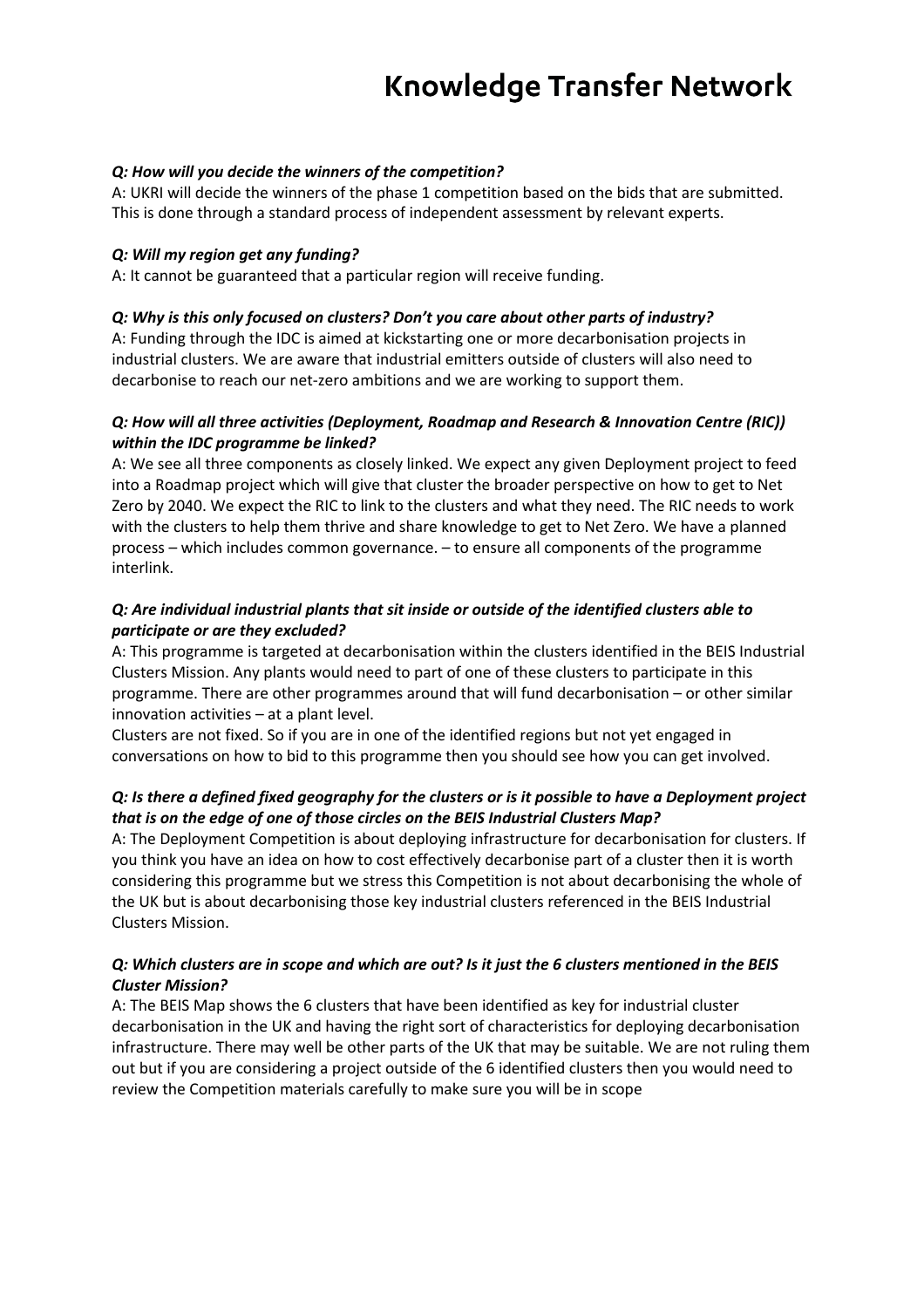## *Q: Are you looking for smaller projects within a cluster to bid or are you looking for the cluster to come together?*

A: We are encouraging clusters to come together to submit projects as one cluster rather than see multiple small projects but there is nothing to stop these smaller projects from submitting. We would just stress that ideally, we are looking for clusters to come together.

## *Q: How do you anticipate coordination between the clusters across the 3 IDC activities?*

A: We will be encouraging knowledge sharing. It will depend on where there are common threads. We know cluster cooperation is very important and will be encouraging it at all levels

## *Q: Is industrial symbiosis in scope? What technologies are in-scope for this programme?*

A: The Competitions are technology neutral. You would have to be very clear about how any particular technology is relevant to – and will be generate impact – a cluster

## *Q: For businesses with early stage technology that could help with the decarbonisation challenge, should we try to join the cluster consortia bidding for the Deployment or Roadmaps Competitions or through the RIC or something else?*

A: There is no funding for early or mid-stage technology development through this programme. Please contact KTN who can help guide you in the direction of other appropriate funding programmes. There may be some opportunities through the RIC but we are not going to be developing new technologies through this funding so we would recommend exploring other funding programmes.

## *Q: In Phase 2 of the Roadmap Competition, will you award 1x £8M grant?*

A: No, we will fund multiple projects in Phase 2

## *Q: Will you fund specific sectors?*

A: No, this is not about funding specific sectors to decarbonise, this programme is about funding cluster-based decarbonisation. If you are interested in funding for specific sectors then we recommend you look at other funding programmes.

## *Q: You are only expecting one application from each cluster for each Competition?*

A: We understand there may be multiple applications relating to each cluster, but ideally we would prefer clusters to come together to focus on what can be done for that region

## *Q: Are there any uplifts on the intervention rates for project funding through State Aid that are applicable in Stage 1?*

A: For these Stage 1 Competitions, there are no uplifts through State Aid. There may be an opportunity to get an uplift in certain regions of the UK for certain deployment projects in Stage 2 so we would expect successful bidders in Stage 1 to investigate this during their Stage 1 project in preparation for Stage 2.

## *Q: Can an organisation lead on one Deployment and Roadmap?*

A: The same organisation can lead on one Deployment and one Roadmap project however if you were successful Innovate UK would want you to demonstrate that you could resource both.